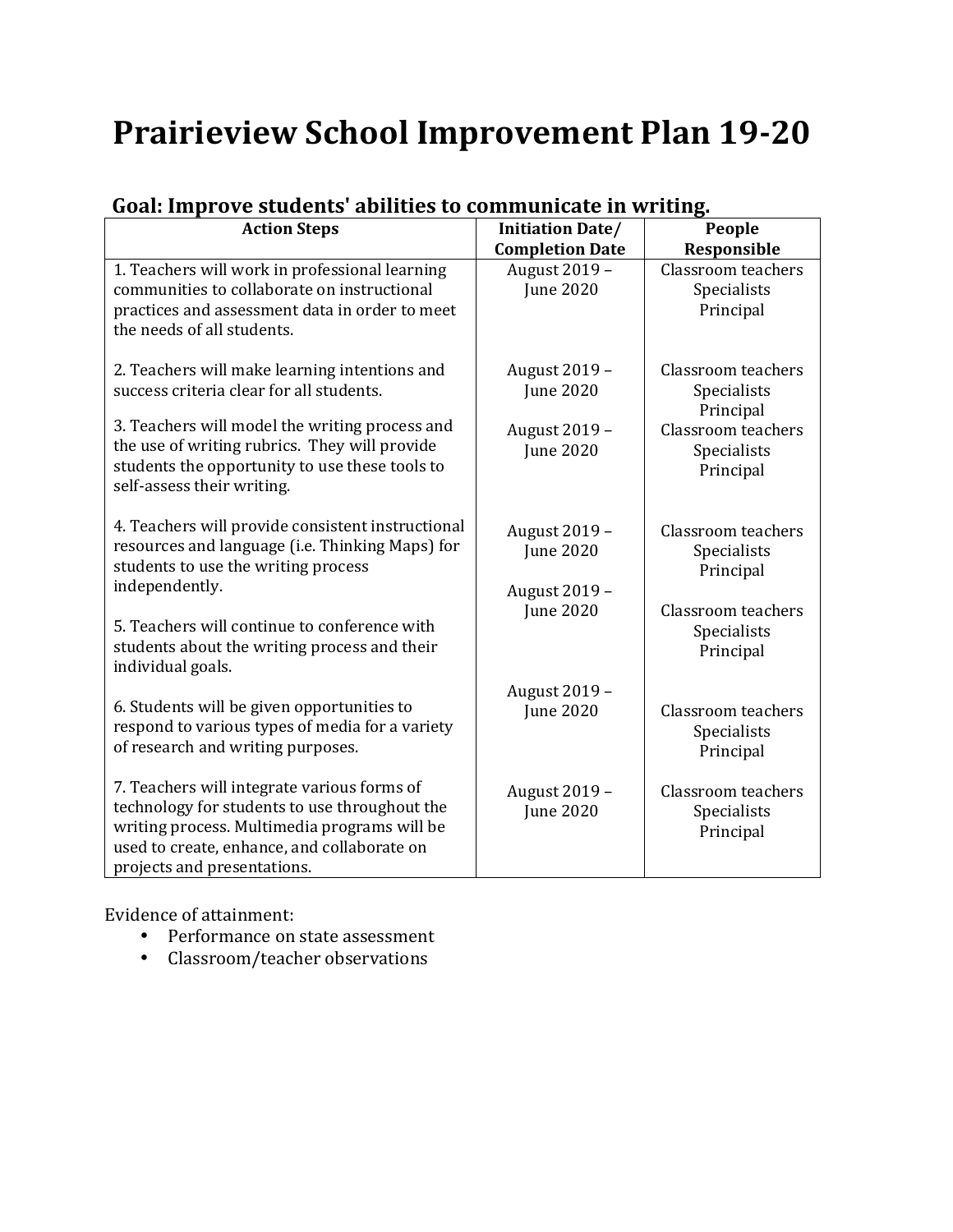| <b>Action Steps</b>                                                                                                                                                                                                                                                                                     | <b>Initiation Date/</b><br><b>Completion Date</b> | People<br><b>Responsible</b>                   |
|---------------------------------------------------------------------------------------------------------------------------------------------------------------------------------------------------------------------------------------------------------------------------------------------------------|---------------------------------------------------|------------------------------------------------|
| 1. Teachers will work in professional learning                                                                                                                                                                                                                                                          | August 2019 -                                     | Classroom teachers                             |
| communities to collaborate on instructional                                                                                                                                                                                                                                                             | <b>June 2020</b>                                  | Specialists                                    |
| practices and assessment data in order to meet                                                                                                                                                                                                                                                          |                                                   | Principal                                      |
| the needs of all students.                                                                                                                                                                                                                                                                              |                                                   |                                                |
| 2. Teachers will use Access data and the Can Do<br>descriptors to set high, but achievable learning<br>expectations for our EB students.                                                                                                                                                                | August 2019 -<br><b>June 2020</b>                 | Classroom teachers<br>Specialists<br>Principal |
| 3. Teachers will provide opportunities for<br>students to predict their performance, self<br>reflect on their learning, and have access to                                                                                                                                                              | August 2019 -<br>June 2020-                       | Classroom teachers<br>Specialists<br>Principal |
| timely and specific feedback.                                                                                                                                                                                                                                                                           |                                                   |                                                |
| 4. Teachers will make learning intentions and<br>success criteria clear for all students.                                                                                                                                                                                                               | August 2019 -<br><b>June 2020</b>                 | Classroom teachers<br>Specialists<br>Principal |
| 5. Teachers will use shared inquiry, close                                                                                                                                                                                                                                                              |                                                   |                                                |
| reading and complex texts to promote higher                                                                                                                                                                                                                                                             |                                                   | Classroom teachers                             |
| level thinking, interpretive questioning, and                                                                                                                                                                                                                                                           | August 2019 -<br><b>June 2020</b>                 | Specialists                                    |
| student-led discussion.                                                                                                                                                                                                                                                                                 |                                                   | Principal                                      |
| 6. Teachers will provide opportunities for<br>students to read a variety of texts. The students<br>will compare and contrast different types of<br>texts through discussion and writing.                                                                                                                | August 2019 -<br><b>June 2020</b>                 | Classroom teachers<br>Specialists<br>Principal |
|                                                                                                                                                                                                                                                                                                         |                                                   |                                                |
| 8. Teachers will use a balanced literacy<br>approach, access prior knowledge, and promote<br>metacognitive skills to teach reading and<br>achieve higher level thinking among students.                                                                                                                 | August 2019 -<br><b>June 2020</b>                 | Classroom teachers<br>Specialists<br>Principal |
| 10. Research based reading interventions will<br>be delivered to students below the district<br>parameters on our local assessment. Students<br>receiving additional support in reading will be<br>progress monitored to track growth, evaluate<br>needs, and incorporate appropriate<br>interventions. | August 2019 -<br><b>June 2020</b>                 | Classroom teachers<br>Specialists<br>Principal |
| 11. Specialists (Reading, Resource, ESL, Speech<br>and Language) and program assistants will<br>work with students to provide additional<br>support in the area of fluency, word work, and<br>comprehension.                                                                                            | August 2019 -<br><b>June 2020</b>                 | Specialists<br>Principal                       |

## Goal: Improve student performance in the areas of reading.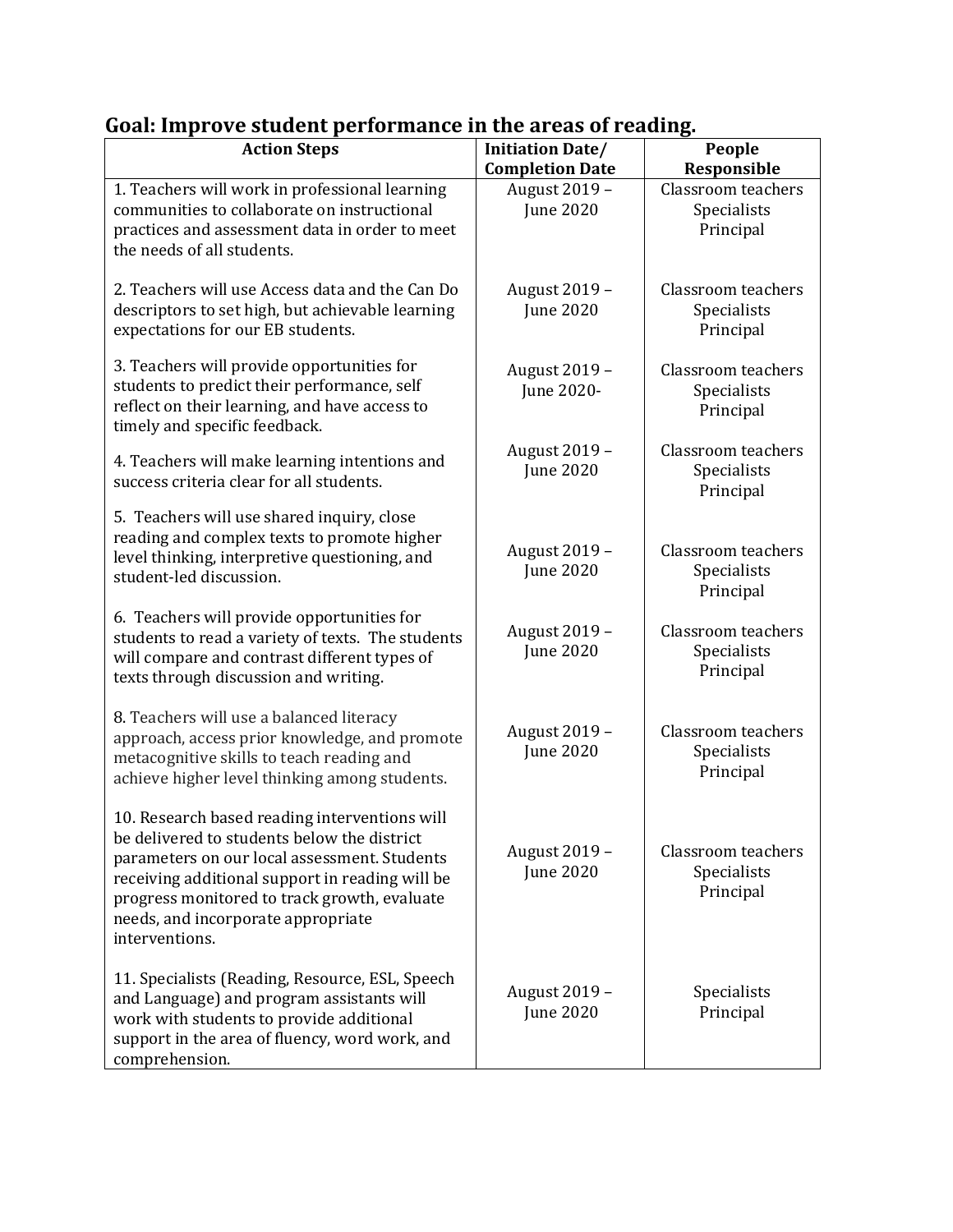Evidence of attainment:

- Growth on NWEA Reading assessment
- Performance on state assessment
- Growth on district cycle assessments and CFAs
- Growth on classroom reading benchmarks

## **Goal: Improve students' performance in math**

| <b>Action Steps</b>                                                                                                                                                                                                                           | <b>Initiation Date/</b>                 | People                                                |
|-----------------------------------------------------------------------------------------------------------------------------------------------------------------------------------------------------------------------------------------------|-----------------------------------------|-------------------------------------------------------|
| 1. Teachers will work in professional learning                                                                                                                                                                                                | <b>Completion Date</b><br>August 2019 - | Responsible<br><b>Classroom</b> teachers              |
| communities to collaborate on instructional<br>practices and assessment data in order to meet<br>the needs of all students.                                                                                                                   | <b>June 2020</b>                        | Specialists<br>Principal                              |
| 2. Teachers will deliver the core curriculum<br>through comprehensive units aligned as a<br>district to the Illinois Learning Standards and<br>that addresses the needs of all students.                                                      | August 2019 -<br><b>June 2020</b>       | <b>Classroom</b> teachers<br>Specialists<br>Principal |
| 3. Teachers will provide opportunities for<br>students to predict their performance, self<br>reflect on their learning, and have access to<br>timely and specific feedback.                                                                   | August 2019 -<br><b>June 2020</b>       | Classroom teachers<br>Specialists<br>Principal        |
| 4. Teachers will make learning intentions and<br>success criteria clear for all students.                                                                                                                                                     | August 2019 -<br><b>June 2020</b>       | <b>Classroom</b> teachers<br>Specialists<br>Principal |
| 5. Teachers will require students to<br>demonstrate their understanding of math<br>concepts within the five modes of<br>representation: (pictures, oral written language,<br>real world situations, written symbols,<br>manipulative models). | August 2019 -<br><b>June 2020</b>       | Classroom teachers<br>Specialists<br>Principal        |
| 6. Teachers will use formative data, such as pre-<br>tests, to differentiate for all students.                                                                                                                                                | August 2019 -<br><b>June 2020</b>       | <b>Classroom</b> teachers<br>Specialists<br>Principal |
| 7. Teachers will continue to focus on math<br>academic vocabulary to strengthen background<br>knowledge with specific, content-based<br>vocabulary instruction.                                                                               | August 2019 -<br><b>June 2020</b>       | <b>Classroom</b> teachers<br>Specialists<br>Principal |
| 8. General education teachers, specialists, and<br>assistants will provide additional support to<br>students in the areas of math computation,<br>number sense, and math fluency, based on<br>results from the NWEA benchmark assessment.     | August 2019 -<br><b>June 2020</b>       | <b>Classroom</b> teachers<br>Specialists<br>Principal |